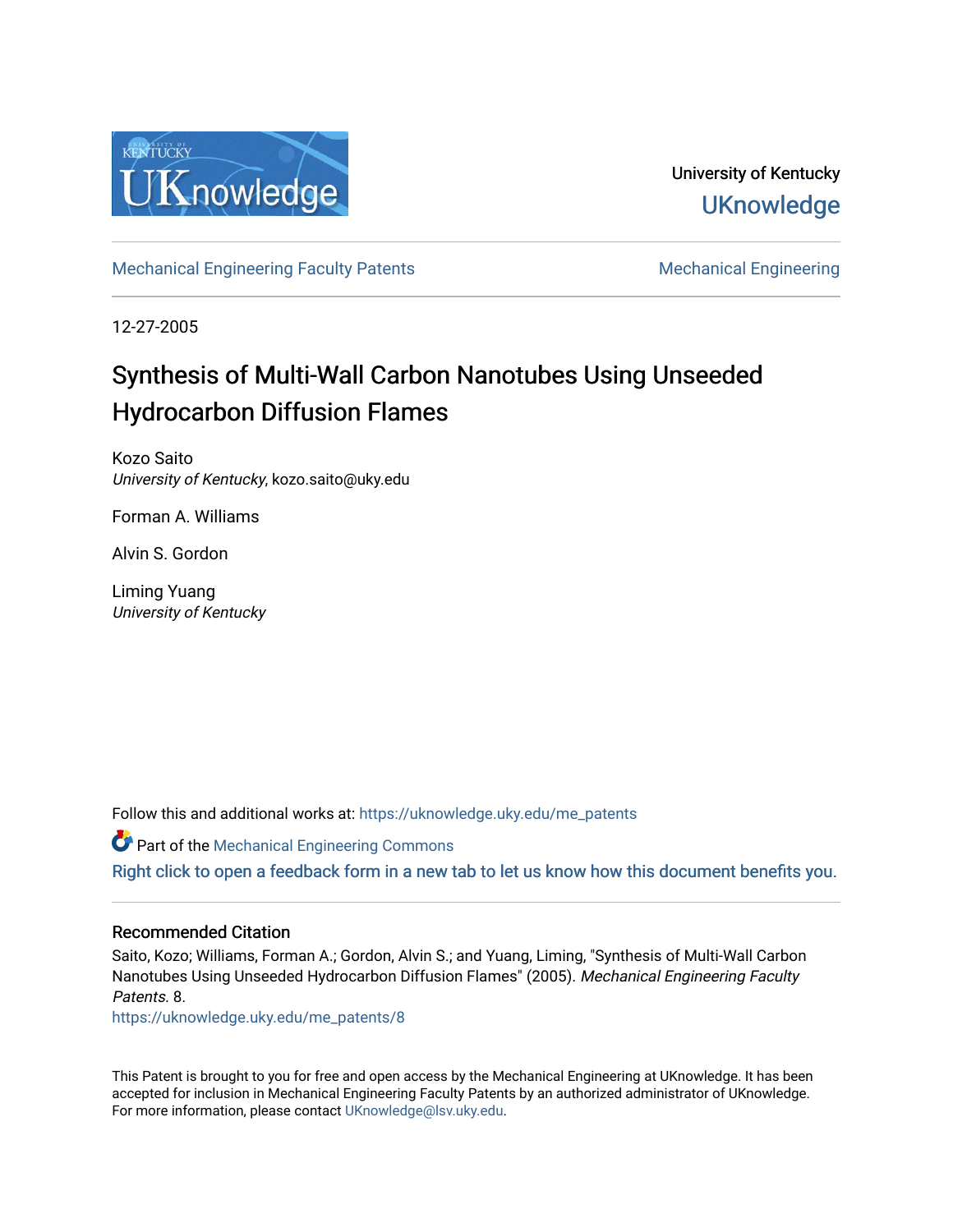

US006979433B1

# (12) **United States Patent** (10) Patent No.: US 6,979,433 B1 Saito et al. (45) Date of Patent: Dec. 27, 2005

# (54) SYNTHESIS OF MULTI-WALL CARBON (52) US. Cl. ............................... .. 423/4471; 423/4473 HYDROCARBON DIFFUSION FLAMES

- (75) Inventors: KOZ0 Saito, Lexington, KY (US); Forman A. Williams, La Jolla, CA U.S. PATENT DOCUMENTS (US); Alvin S. Gordon, La Jolla, CA (US); Liming Yuan, Lexington, KY (US)
- (73) Assignee: University of Kentucky Research Foundation, Lexington, KY (US)
- $(*)$  Notice: Subject to any disclaimer, the term of this  $*$  cited by examiner patent is extended or adjusted under 35 patent is extended or adjusted under 35<br>U.S.C. 154(b) by 375 days.<br> $(74)$  Attenuary Agent an Filmu.  $V_{\text{max}}^2$  by  $\frac{6}{5}$
- 
- (22) Filed: May 16, 2002

- (60) Provisional application No.  $60/291,480$ , filed on May 16, 2001.  $16, 2001$ .  $16, 2001$ .
- (51) Int. Cl.7 ............................................... .. D01F 9/12 15 Claims, 4 Drawing Sheets

# $(45)$  Date of Patent:

- 
- NANOTUBES USING UNSEEDED (58) Field Of Search ......................... .. 423/447.3, 447.1
- (56) References Cited

| (US); Liming Yuan, Lexington, KY      |                                    | 5,532,613 A * 7/1996 Nagasawa et al.  324/761 |
|---------------------------------------|------------------------------------|-----------------------------------------------|
| (US)                                  | 5,985,232 A 11/1999 Howard et al.  |                                               |
|                                       | 6.162.411 A                        | $12/2000$ Howard et al.                       |
| University of Kentucky Research       | 6,183,714 B1 2/2001 Smalley et al. |                                               |
|                                       | 6.183.854 B1                       | 2/2001 Stiller et al.                         |
| <b>Foundation, Lexington, KY (US)</b> | 6,254,940 B1 *                     | 7/2001 Pratsinis et al.  427/562              |

(74) Attorney, Agent, or Firm—King & Schickli, PLLC

# (21) Appl. No.: 10/147,780 (57) ABSTRACT

A method is provided for synthesizing carbon nanotubes Related U.S. Application Data from unseeded methane-air diffusion flames. A novel stain-<br>ional application No. 60/201.480, filed on Max less steel and Ni—Cr wire probe is also provided for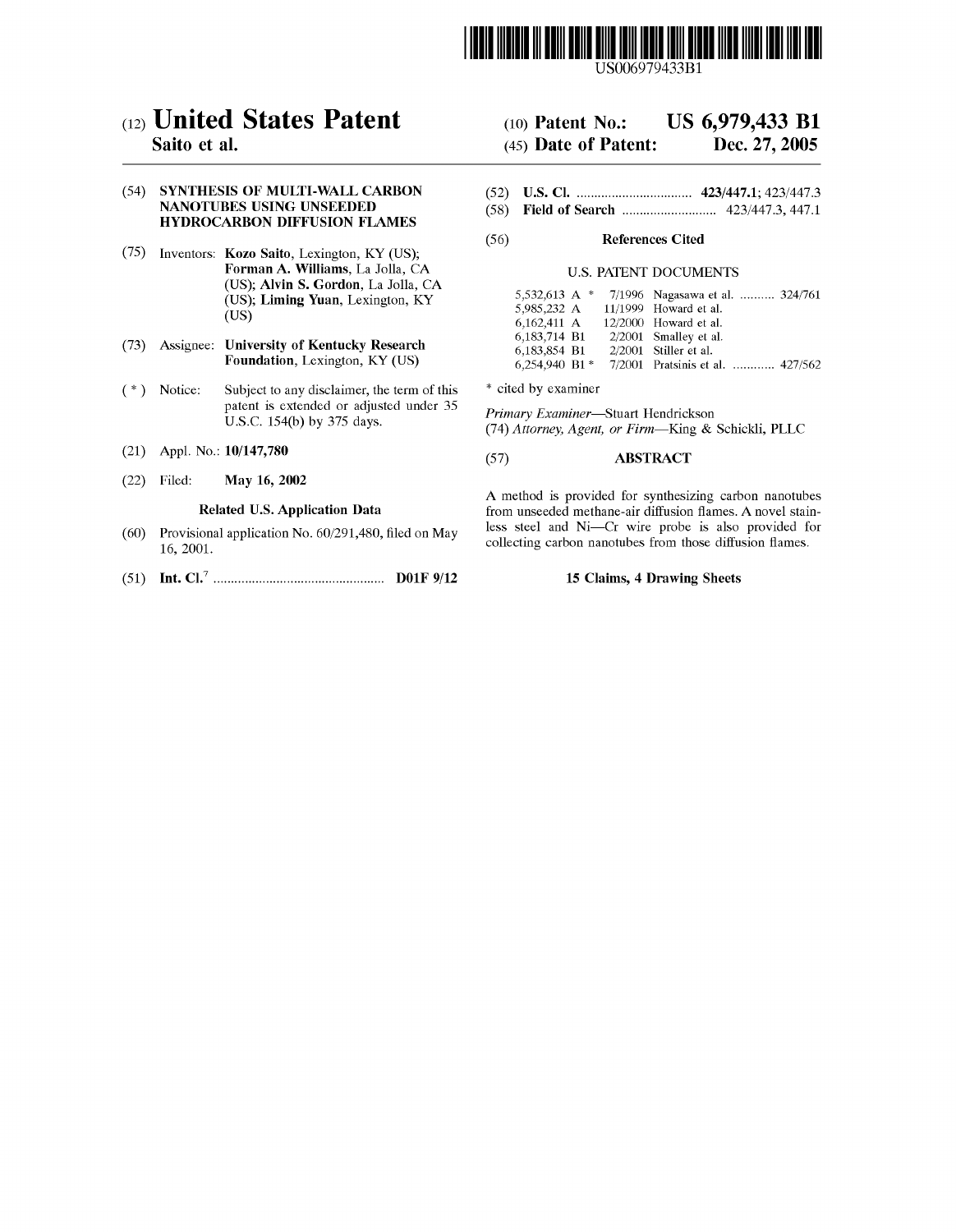

Fig. 1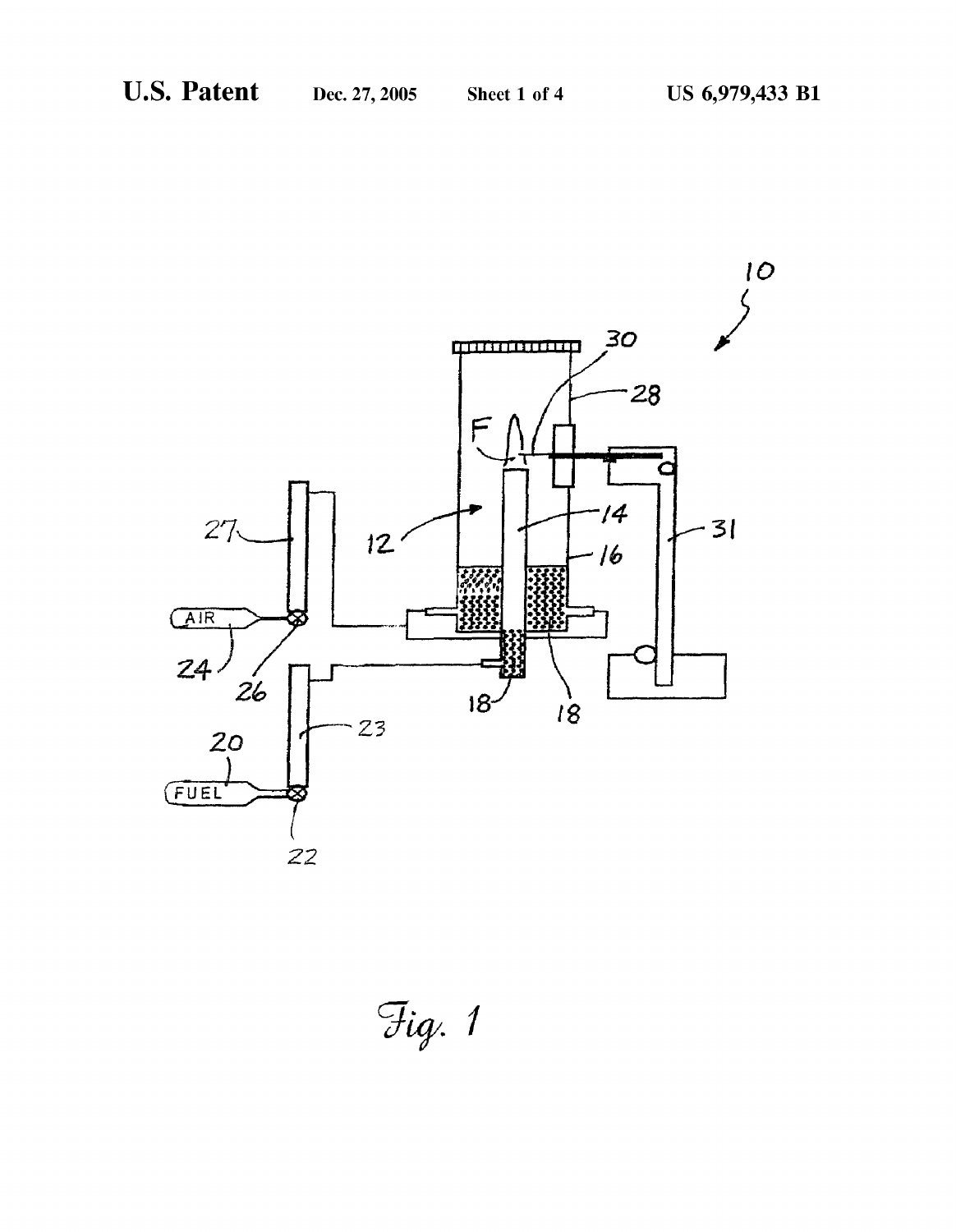

 $\Im$ ig. 2



Fig. 3

 $\label{eq:2.1} \frac{1}{\sqrt{2\pi}}\int_{0}^{\infty}\frac{1}{\sqrt{2\pi}}\left(\frac{1}{\sqrt{2\pi}}\right)^{2}d\theta.$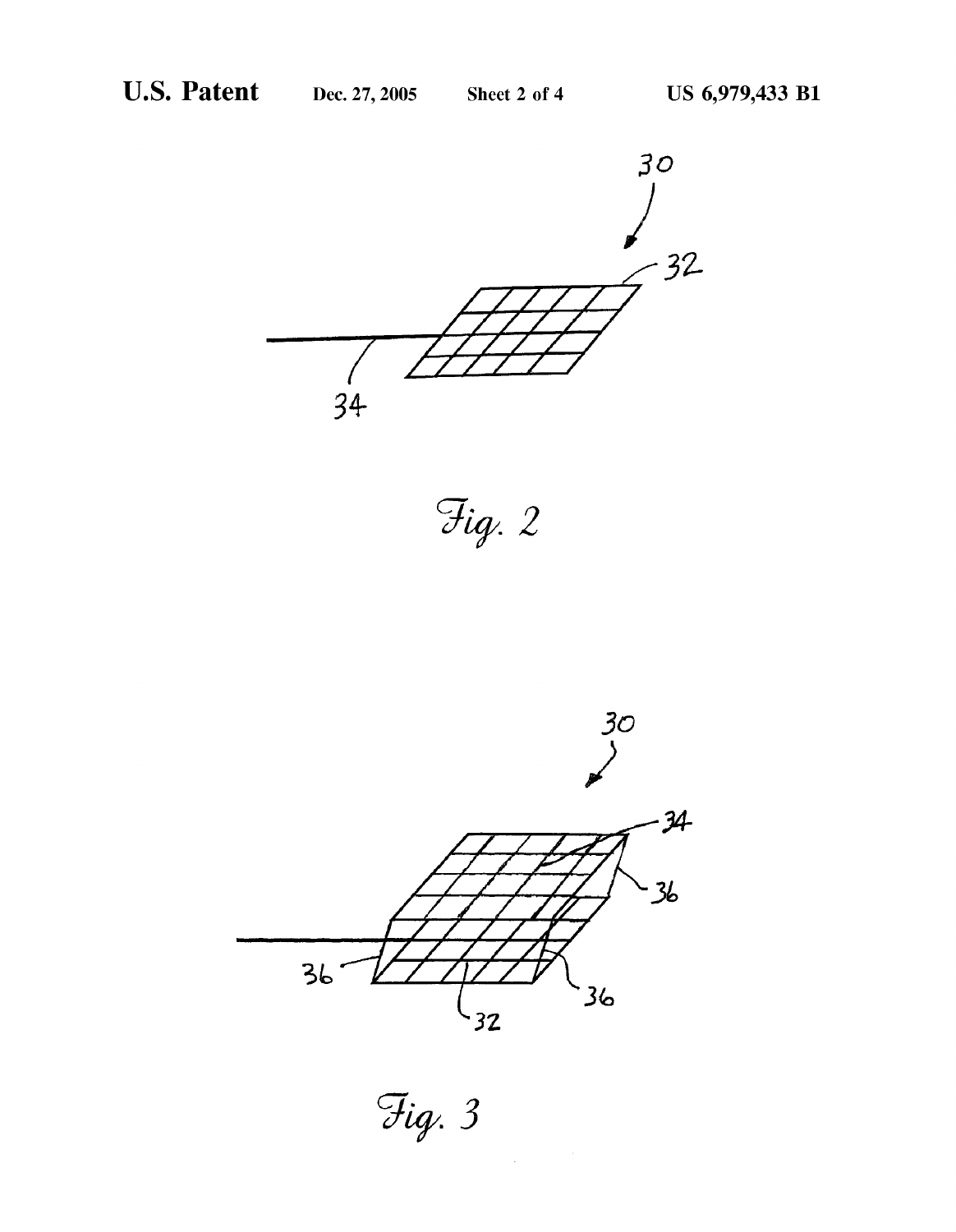

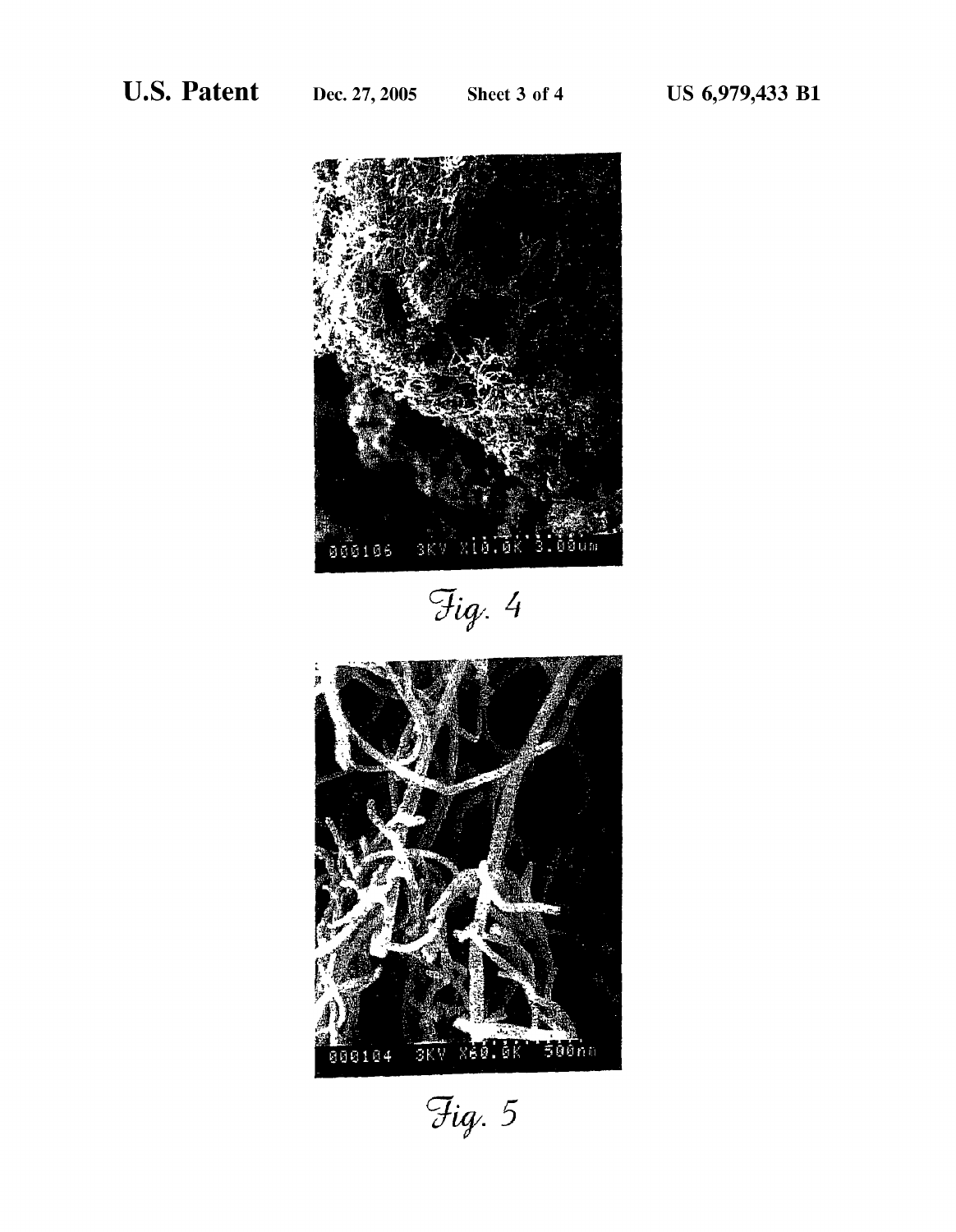

Fig. 6



Fig. 7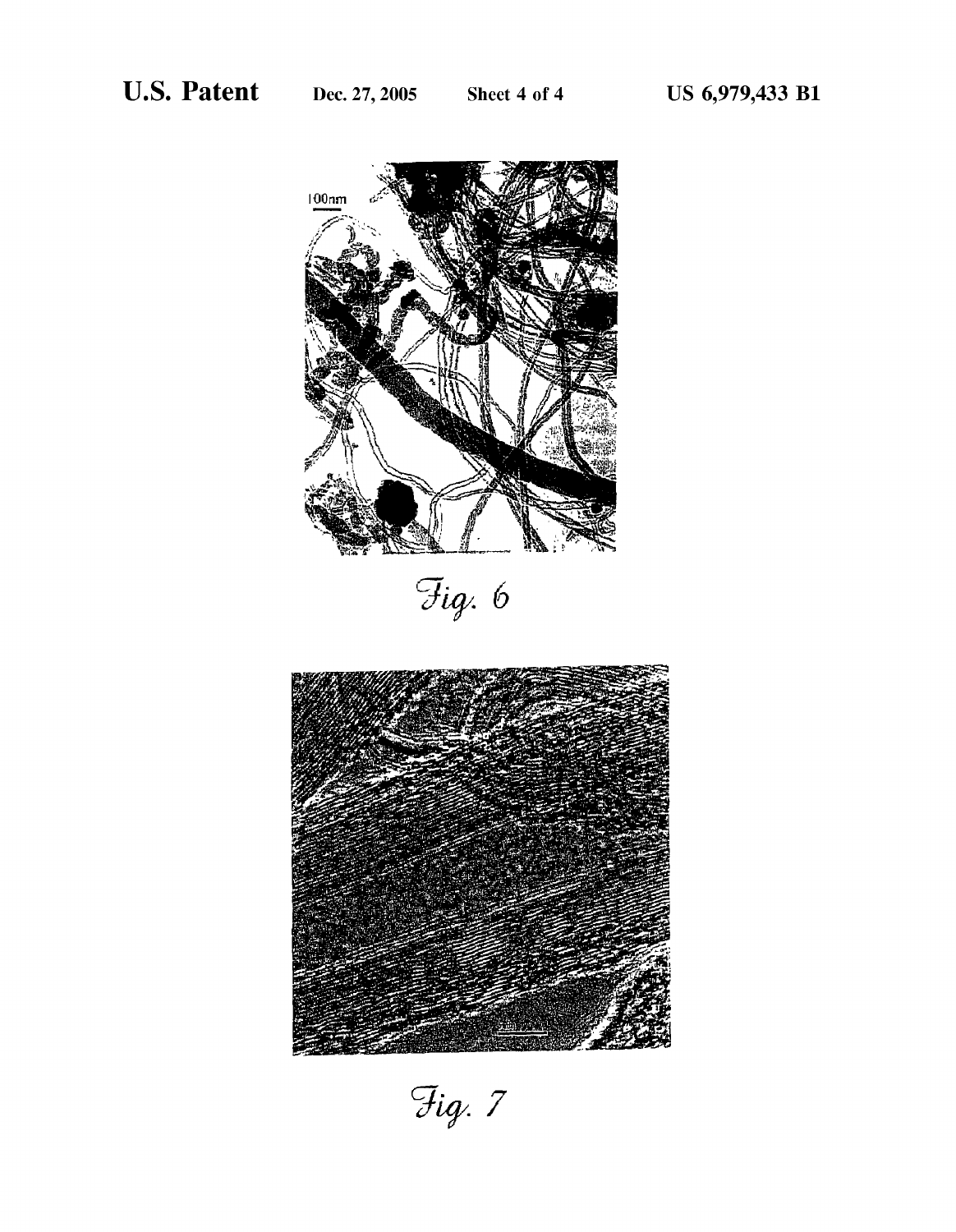# SYNTHESIS OF MULTI-WALL CARBON NANOTUBES USING UNSEEDED HYDROCARBON DIFFUSION FLAMES

This application claims the benefit of U.S. Provisional 5 Patent Application Ser. No. 60/291,480 filed May 16, 2001.

This invention Was made With Government support under the NSF MRSEC program. The Government may have certain rights in this invention.

### TECHNICAL FIELD

The present invention relates to carbon nanotubes and methods for their production.

## BACKGROUND OF THE INVENTION

The first carbon nanotubes were synthesized using an arc-plasma in 1991. Since that time, carbon nanotubes have been synthesized using laser vaporization, chemical vapor  $_{20}$ deposition (CVD), electrochemical synthesis and doped acetylene diffusion flames.

US. Pat. Nos. 5,985,232 and 6,162,411 to HoWard et al. relate to methods for synthesizing fullerenic nanostructures in laminar or diffusion flames. The methods include the  $_{25}$ combusting of various unsaturated hydrocarbon fuels With oXygen and the collecting of the fullerenic nanostructures by means of a probe inserted in the post-flame zone which includes the tail of the flame.

### SUMMARY OF THE INVENTION

In accordance With the purposes of the present invention as described herein, a method of synthesizing carbon nanotubes is provided. That method comprises the steps of  $35$ providing a methane-air diffusion flame and positioning a probe in a flame region of the diffusion flame wherein the probe includes a stainless steel element and a Ni—Cr carbon nanotube collecting element.

More specifically describing the invention, the providing  $_{40}$ step includes the feeding of the methane With an average linear flow rate of between about 5 and about 50 cm/s and the feeding of air with an average linear flow rate of between about 10 and about 100 cm/s. Typically, the method includes feeding the methane with an average linear flow rate of  $45$ about 16.3 cm/s and feeding the air With an average linear flow rate of about  $63.0 \text{ cm/s}$ . This is followed by the producing of a steady and stable laminar flame with a visible flame height of between about 3 and about 20 cm and typically about 66 mm at atmospheric pressure. 50

Still further the method includes the constructing of a probe from stainless steel Wire and the collecting element of the probe from Ni—Cr Wire. The Ni—Cr Wire may be composed of about 60% Ni, 26% Cr and 14% Fe. The stainless steel Wire may comprise a mesh screen and the 55 Ni— Cr collection wire is spaced approximately 2.0 mm from this stainless steel mesh screen. The collecting of carbon nanotubes on the Ni—Cr collecting Wire is then completed for between about five and about sixty minutes.

In accordance With another aspect of the present invention 60 the method may be performed Without seeding the diffusion flame. Specifically, the method includes the positioning of the Ni—Cr collecting element in the diffusion flame at about  $h/H=0.1-0.4$ , where h is axial height and H is visible flame are formed on the Ni—Cr collecting element in the diffusion flame in a zone of about  $r/R = 0.5-0.9$  on the fuel side of the height. The probe is positioned such that carbon nanotubes 65

diffusion flame immediately away from a flame sheet of the diffusion flame, where r is radial distance from axial height and  $R$  is flame radius. Typically, this zone is about 1.0 to about 5.0 mm on the fuel side from the flame sheet. Thus the Ni—Cr collecting element is positioned in the yellow and blue flame regions of the diffusion flame.

10 comprises a stainless steel element and a Ni—Cr element for 15 steel mesh screen element. In accordance With yet another aspect of the present invention, a probe is provided for collecting carbon nano tubes from a hydrocarbon-air diffusion flame. That probe collecting carbon nanotubes. The stainless steel element may be in the form of a mesh screen and the Ni—Cr carbon nanotube collecting element may be a simple Wire, loop or mesh screen positioned Within about 2.0 mm of the stainless

In the folloWing description there is shoWn and described several embodiments of this invention simply by Way of illustration of some of the modes best suited to carry out the invention. As it will be realized, the invention is capable of other different embodiments and its several details are capable of modification in various, obvious aspects all without departing from the invention. Accordingly, the draWings and description Will be regarded as illustrative in nature and not as restrictive.

### BRIEF DESCRIPTION OF THE DRAWING

30 present invention, and together With the description serves to The accompanying drawing incorporated in and forming a part of this specification, illustrates several aspects of the explain the principles of the invention. In the drawing:

FIG. 1 is a schematical illustration of the apparatus used in the production of carbon nanotubes in accordance With the method of the present invention;

FIG. 2 is a schematical illustration of one embodiment of the probe utilized in the present method;

FIG. 3 is a schematical illustration of an alternative embodiment of the probe utilized in the present method;

FIG. 4 is a 10K magnified SEM image of the material deposited on the probe from a methane starting material;

FIG. 5 is a 60K magnified SEM image of the material deposited on the probe from a methane starting material;

FIG. 6 is a 50K magnified TEM image of the material deposited on the probe from a methane starting material; and

FIG. 7 is a typical high resolution TEM image of a carbon nanotube produced in accordance With the method of the present invention.

# DETAILED DESCRIPTION OF THE INVENTION

The present invention relates to a method of synthesizing carbon nanotubes from a methane-air diffusion flame. Advantageously, the method is even effective in collecting carbon nanotubes from unseeded flames. That method may be broadly defined as including the steps of providing a methane-air diffusion flame and positioning a probe in the flame region of the diffusion flame.

An apparatus 10 for performing the present method is illustrated in FIG. 1. That apparatus 10 includes a burner 12 having an inner tube 14 concentrically disposed Within an outer tube 16. The inner tube 14 may, for example, be made from stainless steel and have a diameter of about 1.1 cm while the outer tube 16 has a diameter of about 5.0 cm.

As Will be described in greater detail beloW, methane is fed through the inner tube 14 While air is fed through the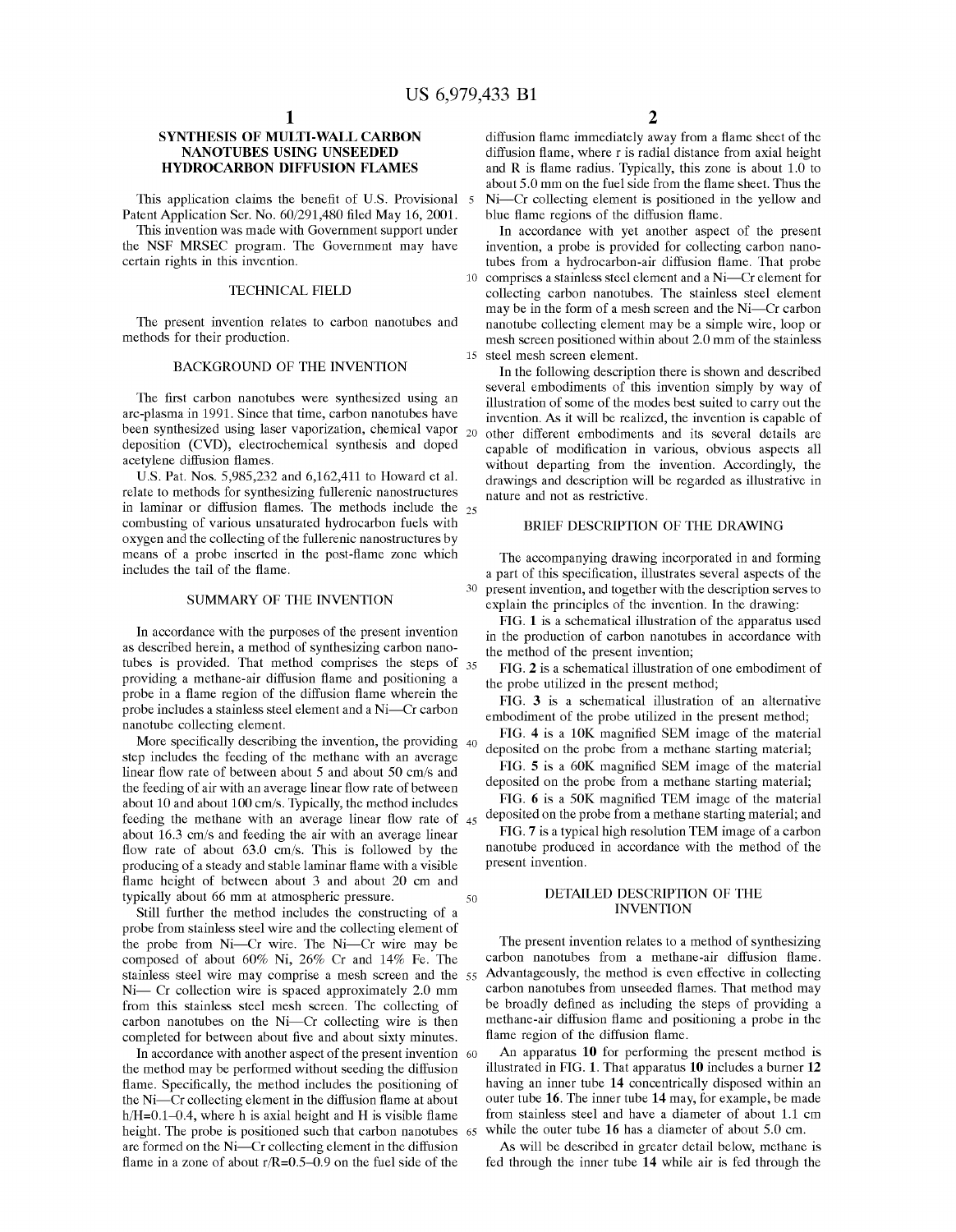55

outer tube 16. Glass beads 18 at the bottom of each tube 14, 16 help insure smooth even flow of fuel and air through the respective tubes.

More specifically, the method includes the step of feeding the methane from a fuel supply source 20 through a metering 5 valve  $22$  and flow meter  $23$  to the inner tube 14 of the burner 12 at an average linear flow rate of between about 5 and about 50 cm/s. Simultaneously, is the feeding of air from an air supply source  $24$  through a metering valve  $26$  and flow meter 27 to the outer tube 16 of the burner 12 at an average 10 linear flow rate of between about 10 and about 100 cm/s. This produces a steady and stable flame  $F$  with a visible flame height of between about 3 and about 20 cm at atmospheric pressure. For example, an average linear meth ane flow rate of about  $16.3$  cm/s and an average linear air  $15$ flow rate of about 63 cm/s produces a steady laminar flame F with a visible flame height of about 65 mm at atmospheric pressure in the glass chimney 28.

A probe  $30$  is held by an x-y positioner  $31$  in the flame region of the diffusion flame F to collect carbon nanotubes. 20 As shoWn in FIG. 2, the probe 30 includes a stainless steel element 32 and a Ni—Cr carbon nanotube collecting ele ment 34. As illustrated in the FIG. 2 embodiment the stainless steel element 32 is a mesh screen While the col lecting element 34 is a holding wire. The mesh screen 32 is 25 about 8 mm><5 mm for a 10 mm diameter burner 12. The Ni—Cr wire collecting element 34 is between about 0.4 and about 1.0 mm in diameter. The stainless steel mesh may, for example, have a cell size of about  $1.0 \text{ mm} \times 1.0 \text{ mm}$  and the stainless steel mesh Wire may have a diameter of about 0.3 30 to about 0.8 mm.

An alternative embodiment for the probe 30 is illustrated in FIG. 3. In this embodiment, a Wire plate or grid Ni—Cr collecting element 34 is positioned adjacent (Within about 2.0 mm) of a stainless steel mesh screen 32 and held in place 35 by stainless steel struts 36 at each corner. In either of the embodiments illustrated in FIGS. 2 and 3, the Ni—Cr Wire used for the carbon nanotube collecting element 34 is about 60% Ni, about 26% Cr and about 14% Fe.

The collecting element 34 of the probe 30 is positioned in 40 the flame F at about  $h/H=0.1-0.4$ . The carbon nanotubes are formed on the Ni—Cr collecting element 34 in a Zone of about  $r/R = 0.5 - 0.9$ , typically from about 1.0 to about 5.0 mm, on the fuel side of the diffusion flame immediately away from a flame sheet of the diffusion flame F, where h is 45 the axial height,  $H$  is the visible flame height,  $r$  is the radial distance from axial height and  $R$  is the flame radius. Thus, the collecting element 34 is positioned in the yelloW and blue regions of the diffusion flame F. The carbon nanotubes may be collected on the probe 30 for between about 5 and 50 about 60 minutes.

The folloWing example is presented to illustrate the present invention.

### EXAMPLE

Methane (99.9% purity) issued from a burner having a 1.1 cm diameter stainless steel inner tube, Which Was sur rounded by a 5 cm-diameter outer tube through Which air flowed. With the average linear methane flow rate of  $16.3\text{ }$  60 cm/s and the average linear air flow rate of  $63$  cm/s, a steady and stable laminar flame with a visible flame height of about 65 mm Was established on the burner port at atmospheric pressure. Aprobe including a stainless steel grid as described above with a holding wire of 0.4 mm diameter bare Ni-Cr 65 (60% Ni, 26% Cr, 14% Fe) was utilized to collect deposit materials on the grid. The Ni—Cr Wire held the grid by

going through the grid mesh. The Wire Was exposed to the flame at about the same location as the grid and materials Were deposited on it. The sampling time Was 15 to 30 minutes; the longer sampling time resulted in larger accu mulation of deposit material, but SEM and TEM images of these deposit materials remained the same regardless of the sampling time. For SEM analysis the deposit material Was coated With gold, While for TEM analysis the deposit material Was dispersed in ethanol With mild sonication, and a feW drops of the dispersed liquid Were placed on the copper TEM grids and dried.

SEM and TEM images of the Ni—Cr Wire-deposited carbon nanotubes are shoWn in FIGS. 4 through 6. FIGS. 4 and  $5$  show, respectively, a 10K-magnified and a 60Kmagnified SEM image of the same deposit material from methane. The scale is marked at the bottom of the figure, Where there are ten divisions, each one tenth of the length printed. Bundles of string-shaped materials With no apparent spherical particles (particular characteristics of soot) are seen in FIG. 4. FIG.  $5$  reveals the magnified image of each string to be spaghetti-shaped With a tube-diameter range betWeen 20 and 60 nm. FIG. 6 is a TEM image of the same deposit material collected from methane, showing not only string-like nanotubes but also particles at the end of tubes and a possibly solid carbon nanofiber of approximately 120 nm diameter.

Careful revieW of these TEM images revealed that every nanotube has at least one end connected to a particle. Our SEM images showed that most of the nanotubes have the particle at the bottom end next to the substrate, While some of them do have particles on the top end. This suggests that they experienced extrusion, that is, growth from the root. Although no particles for seeding were in the flame, some flame-induced particles may well be formed on the Ni-Cr wire surface. It was observed that some particles were encapsulated at the tips of some of the carbon fibers.

Our TEM-EDX (energy-dispersive X-ray) spectra shoWed these particles to be nickel oxides, suggesting that they may act as the particle catalyst for the nanotubes to groW. When this experiment Was completed using only a Ni—Cr wire, deposited materials on the wire were soot particles, but not carbon nanotubes suggesting that the stainless steel grid either provided a catalysis source for carbon nanotube groWth or changed the temperature and the flow fields.

The region in the flame where nanotube growth occurs Was found to be very limited. This is part of the reason that researchers have not previously noticed that carbon nano tubes can grow from unseeded methane flames. Another reason is that the combination of a stainless steel grid and a Ni—Cr Wire is required to produce carbon nanotubes. The black deposition occurred only in a 1—5 mm Zone on the fuel side, immediately away from the flame sheet and at a certain height. The optimum harvest condition for carbon nanotubes in our experiment was at  $h/H=0.2$  -0.3 and r/R=0.6~0.9, where h is axial height,  $H$  is visible flame height,  $r$  is radial distance from the axial, and  $R$  is the flame radius. Note that the location of the greatest carbon-nanotube harvest is in the yellow flame region where soot particles exist. Therefore the ingredients to form carbon nanotubes and soot may be the same. The difference is that soot can be formed under a broad range of conditions, While carbon nanotubes can groW only under very limited conditions With catalyst particles present. The temperature at the position Where carbon nano tubes are formed is about 1500 K.

Carbon nanotubes obtained using the methane-air flame are well-graphitized as shown in FIG. 7, showing a typical